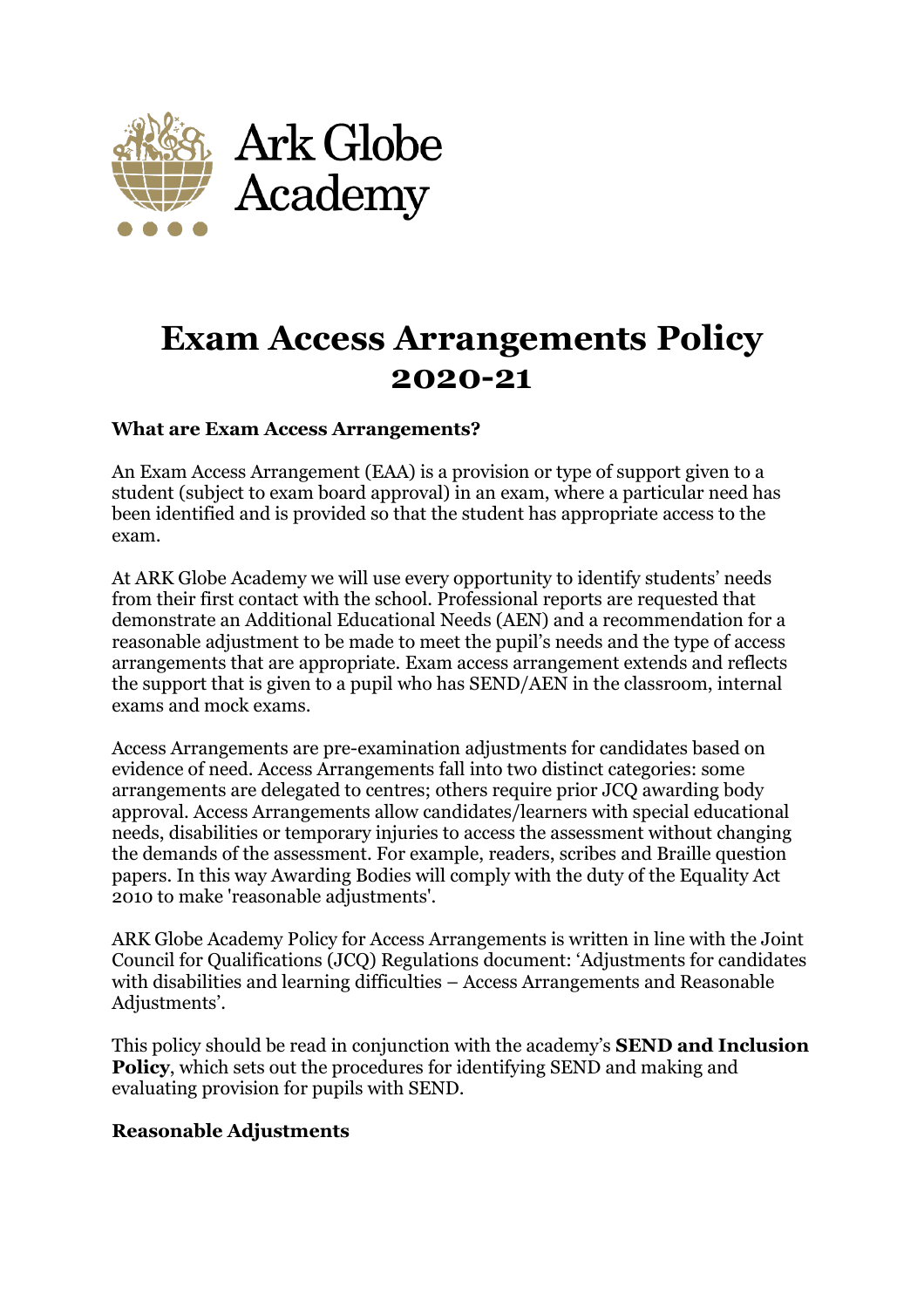The Equality Act 2010 requires an Awarding Body to make reasonable adjustments where a disabled person would be at a substantial disadvantage in undertaking an assessment. A reasonable adjustment for a particular person may be unique to that individual and may not be included in the list of available Access Arrangements. How reasonable the adjustment is will depend on a number of factors including the needs of the disabled candidate/learner.

### **Duty to make a reasonable adjustment**

The duty for an awarding body to make a reasonable adjustment will apply where assessment arrangements would put a disabled candidate at a substantial disadvantage in comparison with a candidate who is not disabled. In such circumstances, the awarding body is required to take reasonable steps to avoid that disadvantage.

**Definition of disability**: Section 6 of the Equality Act defines disability as a 'physical or mental impairment which has a substantial and long term adverse effect on someone's ability to carry out normal day to day activities'.

**Definition of special educational needs:** A candidate has 'special educational needs' as defined in the SEND Code of Practice 2014: 0 to 25 years.

#### **Access arrangements may include**:

- 1. Supervised rest breaks. 2.Extra time of up to 25%. 3.Extra time of up to 50%.
- 4.Extra time of over 50%. 5. Reader/Computer reader.
- 6.Read aloud.
- 7. Scribe/Voice Activated software.
- 8.Word processor. 9.Transcript.
- 10. Prompter.
- 11. Oral Language Modifier.
- 12.Live speaker for pre-recorded examinations components.
- 13. Sign Language Interpreter.
- 14.Practical Assistant.

15. Alternative accommodation away from the centre may be made for him/her. 16.Other arrangements for candidates with disabilities: amplification equipment; Braillers; closed circuit TV; colour naming by the invigilator for candidates who are

Colour Blind; Coloured overlays; low vision aid/magnifier; optical character reader scanners; separate invigilation with the centre.

In line with JCQ regulations, ARK Globe Academy will make all decisions with regard to access arrangements based upon whether the candidate has a substantial and long term impairment which has an adverse effect, in conjunction with the access arrangement being the candidate's normal way of working at ARK Globe Academy – demonstrating the involvement of the teaching staff in determining the need for the access arrangement.

Appropriate evidence of need will be available at ARK Globe Academy for inspection.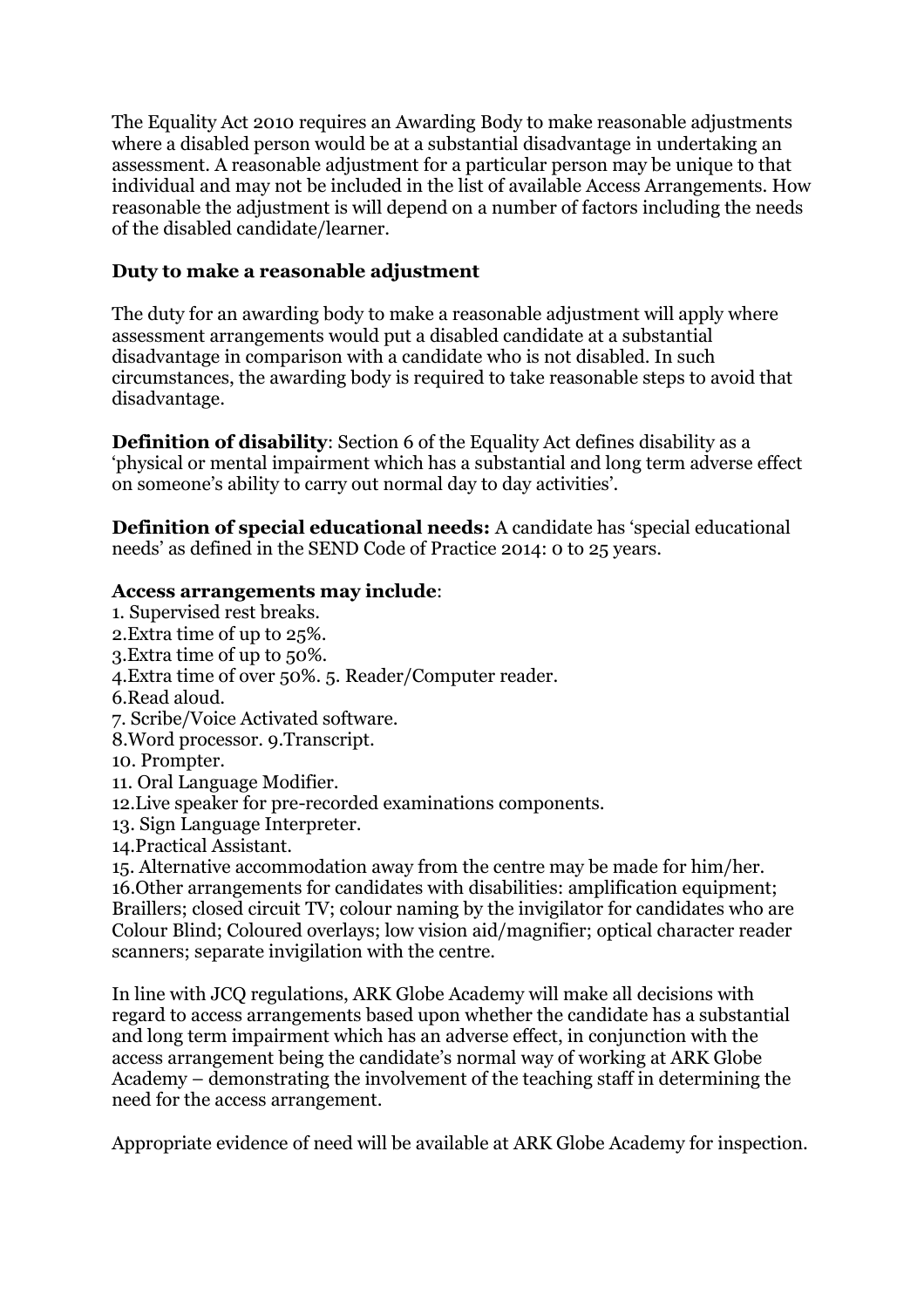## **Identifying the need for access arrangements within Ark Globe**

Students who may qualify for formal access arrangements during KS4 and 5 are identified early in KS3 (Y7). At this stage needs are identified, rather than formally assessed. Adjustments to Quality First Teaching within lessons are then made according to need to enable a student to access their learning and make progress. All staff are involved in monitoring the adjustments. **Formal assessments for Access Arrangements takes place in Y10 during the first half of Autumn Term.** Students who have had EAA at KS2 are screened for EEA at this stage. Although they may have received EAA at KS2, it does not necessarily mean that they automatically receive it at KS4 exams because their needs may have changed. For example, a student who had a reader at KS2 may not qualify for a reader at KS4 because their reading has improved to the extent it does not meet the exam board criteria.

## **Assessment:**

- For those students potentially requiring access arrangements formal assessment and application to JCQ is carried out in KS2 and in Year 10/11 and Year 12 as standard. Assessments may also be carried out at other points, where necessary. When granted access arrangements are valid for 26 months.
- Any student with scores which indicate a substantial impairment will be considered for access arrangements. The most recent tests are binding and determine any subsequent Access arrangements.
- Specialist assessments for access arrangements will be carried out at ARK Globe Academy by an appropriately qualified assessor.
- Parents may request an independent assessment. However, ARK Globe Academy may elect to accept or reject a privately commissioned report. If rejected the SENDCo or a member of the Senior Leadership team must provide a brief, written rationale to support this decision which must be available for inspection purposes.
- At ARK Globe Academy examination officers, specialist assessors, primary and secondary SENDCos and teaching staff all work together to ensure that appropriate access arrangements are put in place for all tests and examinations.
- If a student chooses continually not to use the agreed access arrangements either because their needs change or they do not feel it aids their learning or achievement, then access arrangements can be removed.
- If the SENDCo and/or specialist assessor considers that access arrangements cease to be the student's 'normal way of working', they reserve the right to withdraw the permission, providing written confirmation to parents/careers.

#### **Procedures for processing an application**

Parents must declare at the time of enrolment and when completing the school application form if their child has any medical or psychological condition, SEND needs, previous EEA at another educational institution or any other issues that may require an EEA. Failure to disclose this negates ARK Globe Academy from their responsibilities.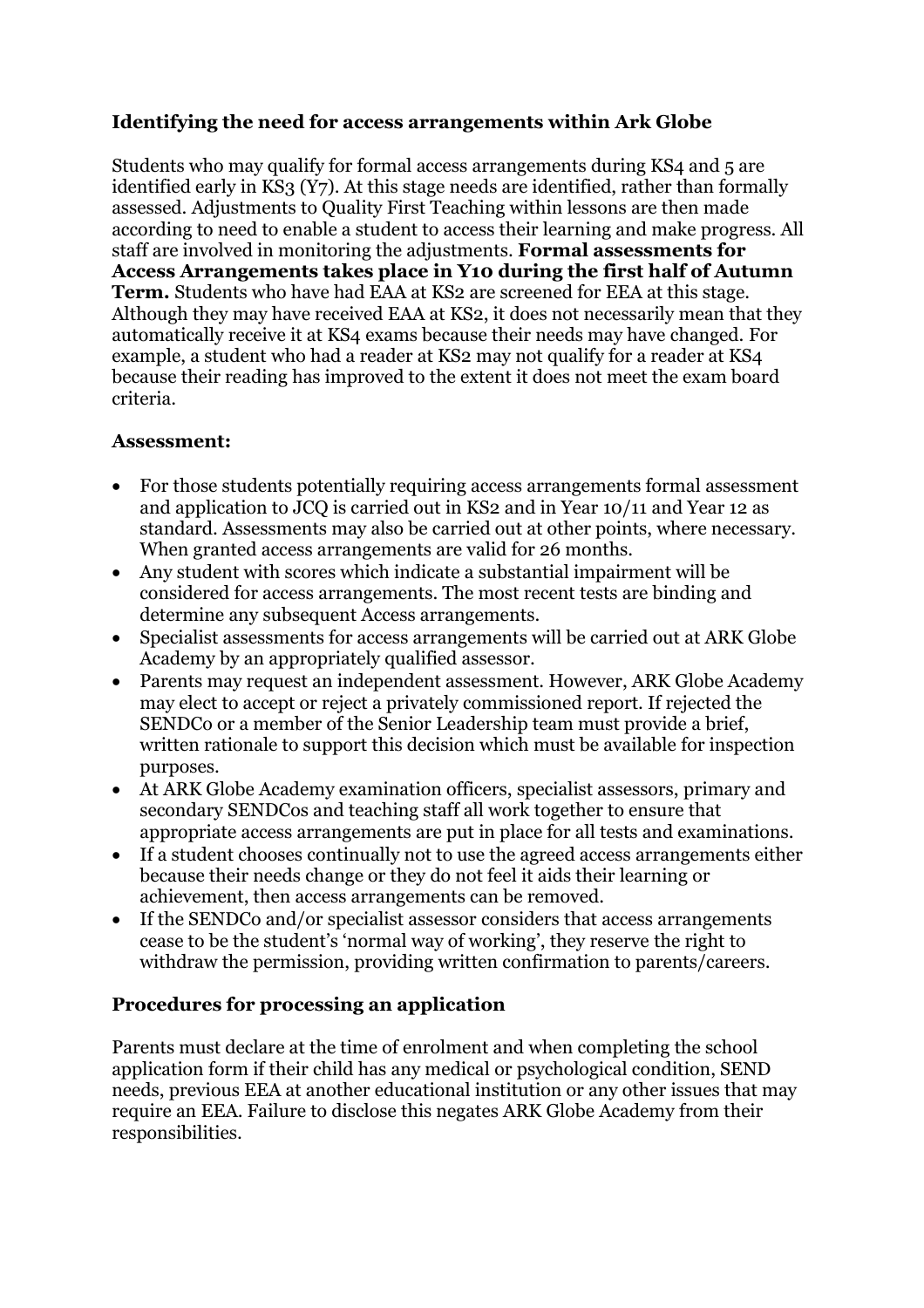Once diagnostic tests have been conducted and there is a recommendation for EEA, there is a named person at the secondary phase of the academy who is qualified to carry out EEA related assessments and tests who applies to the exam board and if the application is successful informs the Exams Officer. Since the application requires evidence of need, the Academy will hold evidence in its files that can be inspected at short notice. This can include:

- Educational psychologist reports.
- Speech Therapist reports.
- Occupation Therapist reports.
- Letters from outside agencies such as hospitals, doctors, and CAHMS (Children and Adolescent Mental Health Service).
- Reports from Hearing Impairment (HI) and Visual Impairment (VI) advisory teachers.
- Copies of Statements of Special Educational Needs, or Education, Health Care Plans (EHCP).
- Permission from the exam board for the arrangements.
- A signed copy of Form 8 report by the academy's designated assessor/tester.
- A record of all occasions when a pupil has been supported by EEA. Joint Council for Qualifications (JCQ) deadlines are fully adhered to.

# **Evidence needed to apply for EEA**

There are a number of pieces of evidence that can be used to apply for EAA to JCQ:

- Form 8 reports from specialist teacher carrying out EEA assessments/tests.
- Previous EEA from another school.
- Subject teachers- examples of work as appropriate and support given in class or evidence from tests or mock exams.
- Results from baseline tests such as reading age, writing tests.
- Medical reports outlining significant medical needs and disability.
- An educational psychology report which explicitly diagnoses severe dyslexia.
- A Speech therapy report which diagnoses severe language impairment.

#### **Access Arrangement at KS2**

The Access Arrangement Process is different for KS2 SATs. All students with a Statement or EHCP are automatically provided with extra time. Teachers use professional judgement to identify children who cannot read or who have significant handwriting difficulties. The identifications are carried out well before the pupil has reached Yr6. Once the children are identified, they do a reading speed or writing speed test. Depending on the results of these tests, online applications are made on behalf of the pupils who meet the government's criteria before the deadline. The deadline for online applications for Access Arrangement varies slightly from year to year and is set by the government. Additional time is also applied for on the basis of whether a pupil requires a reader.

An application for early opening of the papers is usually made each year. The deadline for early opening applications is usually at the start of the year and varies slightly from year to year. This deadline is set by the government and this deadline is fully adhered to.